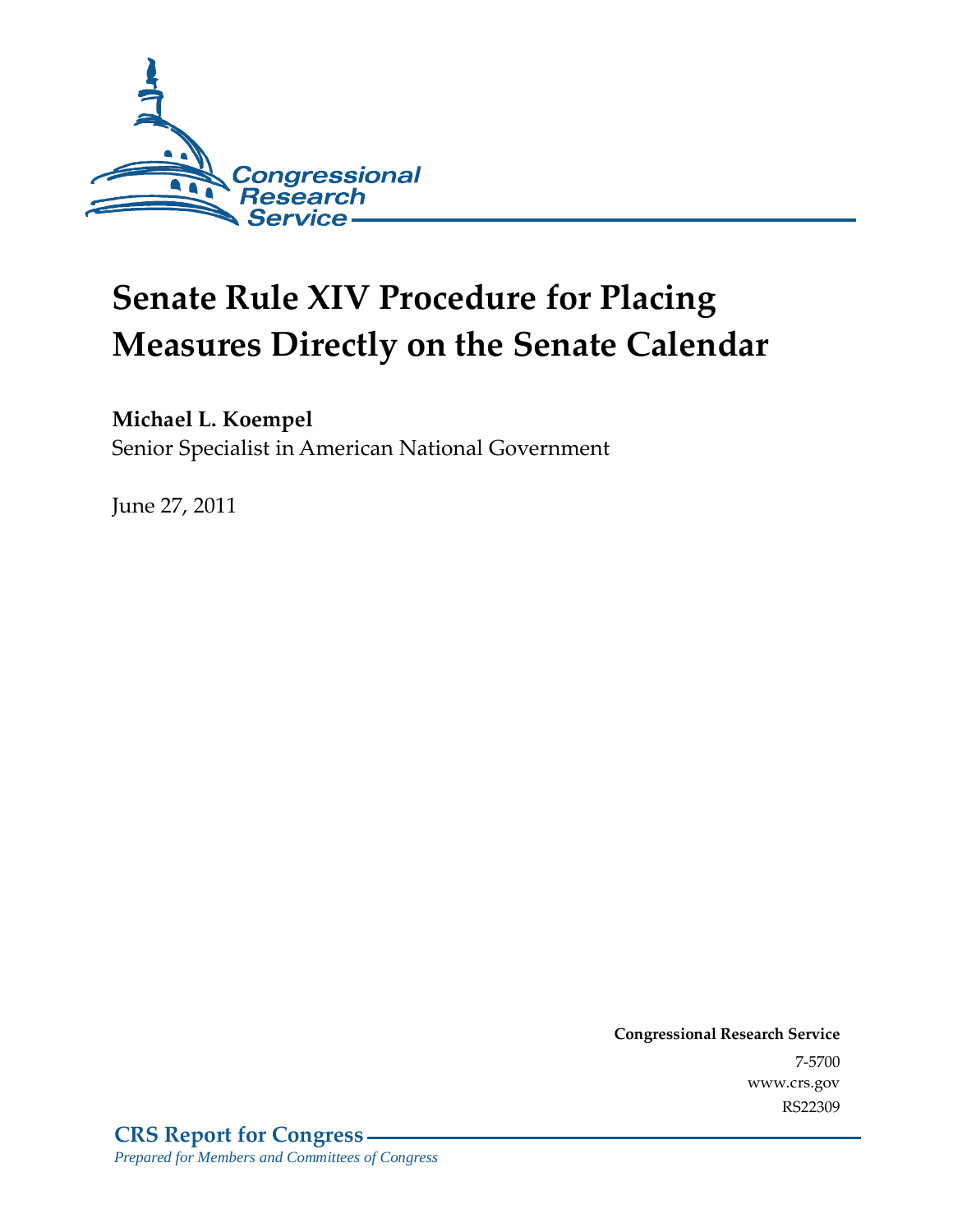### **Summary**

When a Senator introduces a bill or joint resolution, or a House-passed bill or joint resolution is received in the Senate from the House, the measure is often referred to committee, pursuant to provisions of Senate Rules XIV, XVII, and XXV. The Senate may, however, use provisions of Senate Rule XIV to bypass potential referral of a bill or joint resolution to a Senate committee, and have the measure placed directly on the Senate Calendar of Business.

Although placing a bill or joint resolution directly on the calendar does not guarantee that the full Senate will ever consider it, the measure is available for floor consideration and certain procedural steps, such as committee reporting or discharging a committee from a bill's consideration, and procedural requirements, such as the two-day availability of a committee report, may be obviated.

Senate rules contain procedures for processing concurrent and simple resolutions, which are not covered in this report. A Senator may also offer a germane, relevant, or nongermane amendment to a measure pending on the Senate floor, in addition to or instead of introducing a bill or joint resolution. Amendments are also not covered in this report.

This report will not be updated unless Senate procedures change.

For an examination of additional ways that the Senate uses to bypass committees, see CRS Report RS22299, *Bypassing Senate Committees: Rule XIV and Unanimous Consent*, by Michael L. Koempel.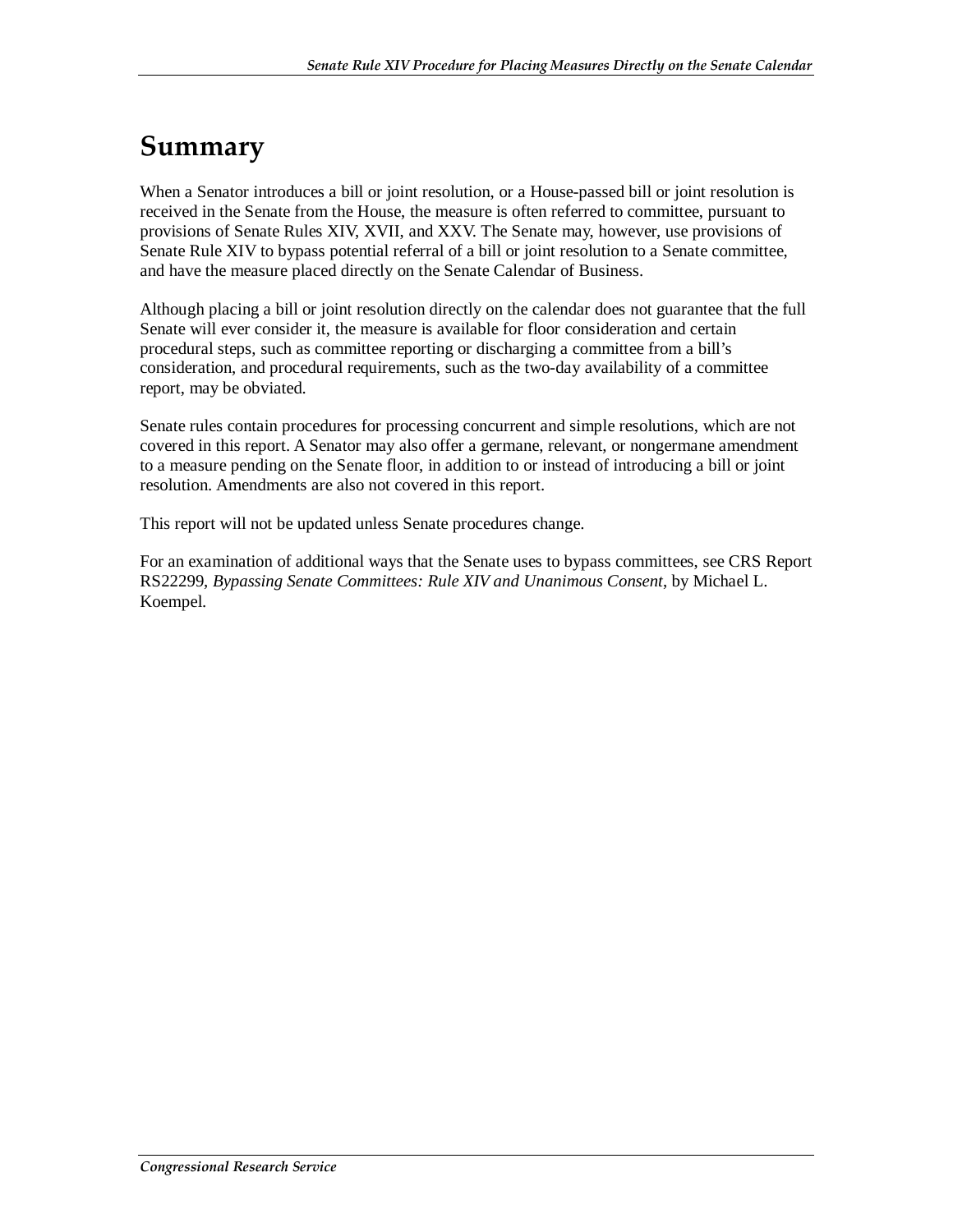### **Contents**

#### **Contacts**

|--|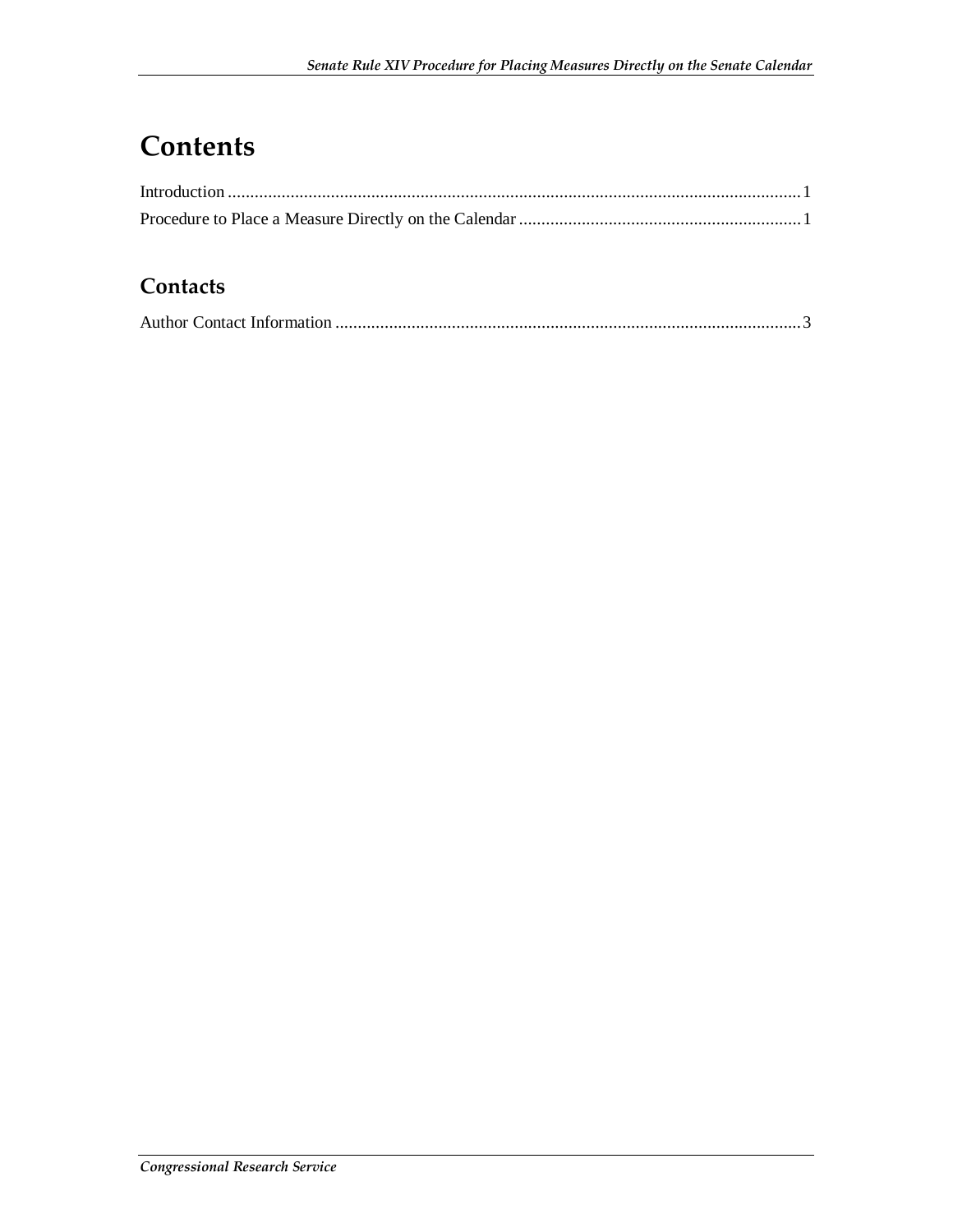## **Introduction**

When a Senator introduces a bill or joint resolution, the measure is usually referred to committee, pursuant to provisions of Senate Rules XIV, XVII, and XXV. When the House informs the Senate that it has passed a bill or joint resolution that was introduced in the House, and the Senate receives the measure, the measure is also usually referred to a Senate committee. (Senate rules contain procedures for processing concurrent and simple resolutions, which are not covered in this report. See especially Rule XIV, paragraph 6.)

Senate Rule XIV, paragraph 2 requires that bills and resolutions have three readings before passage, and that they be read twice before being referred to committee. (The "third reading" occurs before a vote on final passage.) Although a Senator may demand that the readings occur on three different legislative days under paragraph 2, bills and joint resolutions may be read twice on the same day "for reference" (referral) if there is no objection (Rule XIV, paragraph 3). Most bills and resolutions are read twice and referred to committee on the same day that they are introduced by a Senator or received from the House. Referrals listed in the *Congressional Record* indicate this process occurs by unanimous consent.

The Senate may, however, use provisions of Senate Rule XIV to bypass potential referral of a bill or joint resolution to a Senate committee, and have the measure placed directly on the Senate Calendar of Business. The calendar's General Orders section lists measures eligible for Senate floor consideration

Broadly, the two purposes of preventing the referral of a bill or joint resolution to a committee and placing it directly on the calendar are (1) to facilitate the full Senate's opportunity to consider the measure; or (2) to bypass a committee's potential inaction or, to the measure's sponsor, potential hostile action. Although placing a bill or joint resolution directly on the calendar does not guarantee that the full Senate will ever consider it, the measure is available for floor consideration and certain procedural steps, such as committee reporting or discharging a committee from a bill's consideration, and procedural requirements, such as the two-day availability of a committee report, may be obviated.

### **Procedure to Place a Measure Directly on the Calendar**

Senate Rule XIV, paragraph 4, states: "... every bill and joint resolution introduced on leave, and every bill and joint resolution of the House of Representatives which shall have received a first and second reading without being referred to a committee, *shall, if objection be made to further proceeding thereon, be placed on the Calendar*." (*Emphasis added*.)

Therefore, through objection, a bill or joint resolution after two readings is prevented from being referred to committee and is placed directly on the calendar. It is usually the majority leader (or another Senator in his stead), acting on his own or at the request of any other Senator, who objects to "further proceeding"—committee referral—on a measure.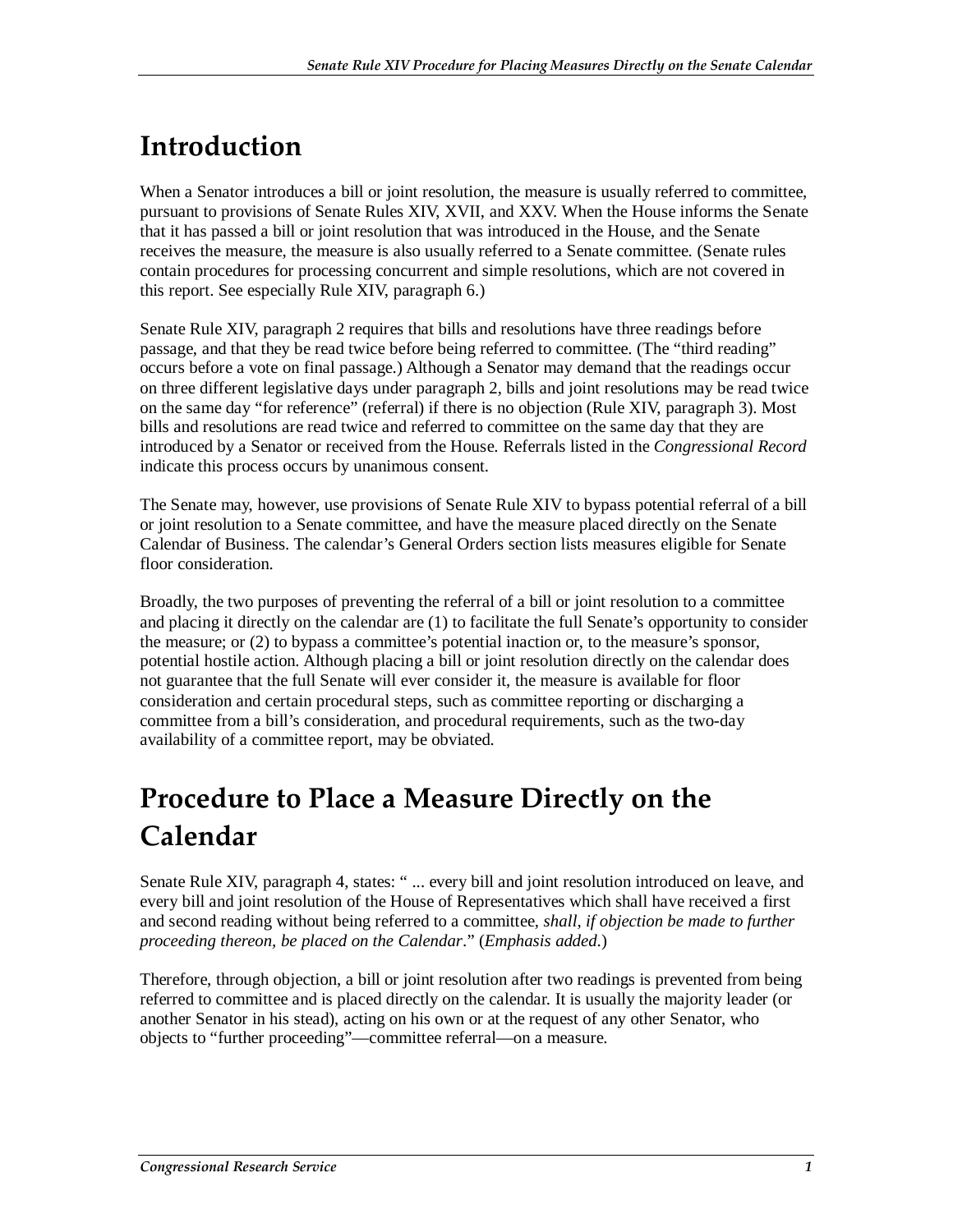For example, this procedure was used to place directly on the calendar S. 3347. On May 11, 2010, the presiding officer recognized Senator Christopher J. Dodd for this colloquy with the chair:

Mr. DODD. Mr. President, I understand that there is a bill at the desk, and I ask for its first reading.

The PRESIDING OFFICER. The clerk will report the bill by title for the first time.

The legislative clerk read as follows:

A bill (S. 3347) to extend the National Flood Insurance Program through December 31, 2010.

Mr. DODD. Mr. President, I now ask for its second reading, and in order to place the bill on the calendar under the provisions of rule XIV, I object to my own request.

The PRESIDING OFFICER. Objection is heard. The bill will be read for the second time on the next legislative day. $^{2}$ 

In the next edition of the calendar on May 12, this action was recorded in the section Bills and Joint Resolutions Read the First Time. The measure was held at the desk.

Since objection had been heard to the second reading, the presiding officer recognized Majority Leader Harry Reid the next legislative day, May 12:

Mr. REID. Mr. President, I am told that S. 3347 is at the desk and is due for a second reading.

The ACTING PRESIDENT pro tempore. The Senator is correct. The clerk will read the title of the bill for the second time.

The legislative clerk read as follows:

A bill (S. 3347) to extend the National Flood Insurance Program through December 31, 2010.

Mr. REID. Mr. President, I object to any further proceeding with regard to this bill [in order to place it on the calendar under the provisions of rule XIV].

The ACTING PRESIDENT pro tempore. Objection having been heard, the bill will be placed on the calendar.<sup>3</sup>

S. 3347 had received its second reading, but there was objection to further proceeding on referral of the bill to committee. The presiding officer, under Rule XIV, ordered that the bill be placed on

<sup>-</sup><sup>1</sup> While Senator Dodd and all Senators could object to the reading of a measure to prevent its referral to committee, a Senator, other than the majority leader or the sponsor of the bill or joint resolution, who makes an objection is normally acting in the stead of the majority leader.

<sup>2</sup> Senator Christopher J. Dodd, remarks in the Senate, "Measure Read the First Time—S. 3347," *Congressional Record,* daily edition, vol. 156, May 11, 2010, p. S3567.

<sup>3</sup> Senator Harry Reid, remarks in the Senate, "Measure Placed on the Calendar—S. 3347," *Congressional Record,* daily edition, vol. 156, May 12, 2010, p. S3569.